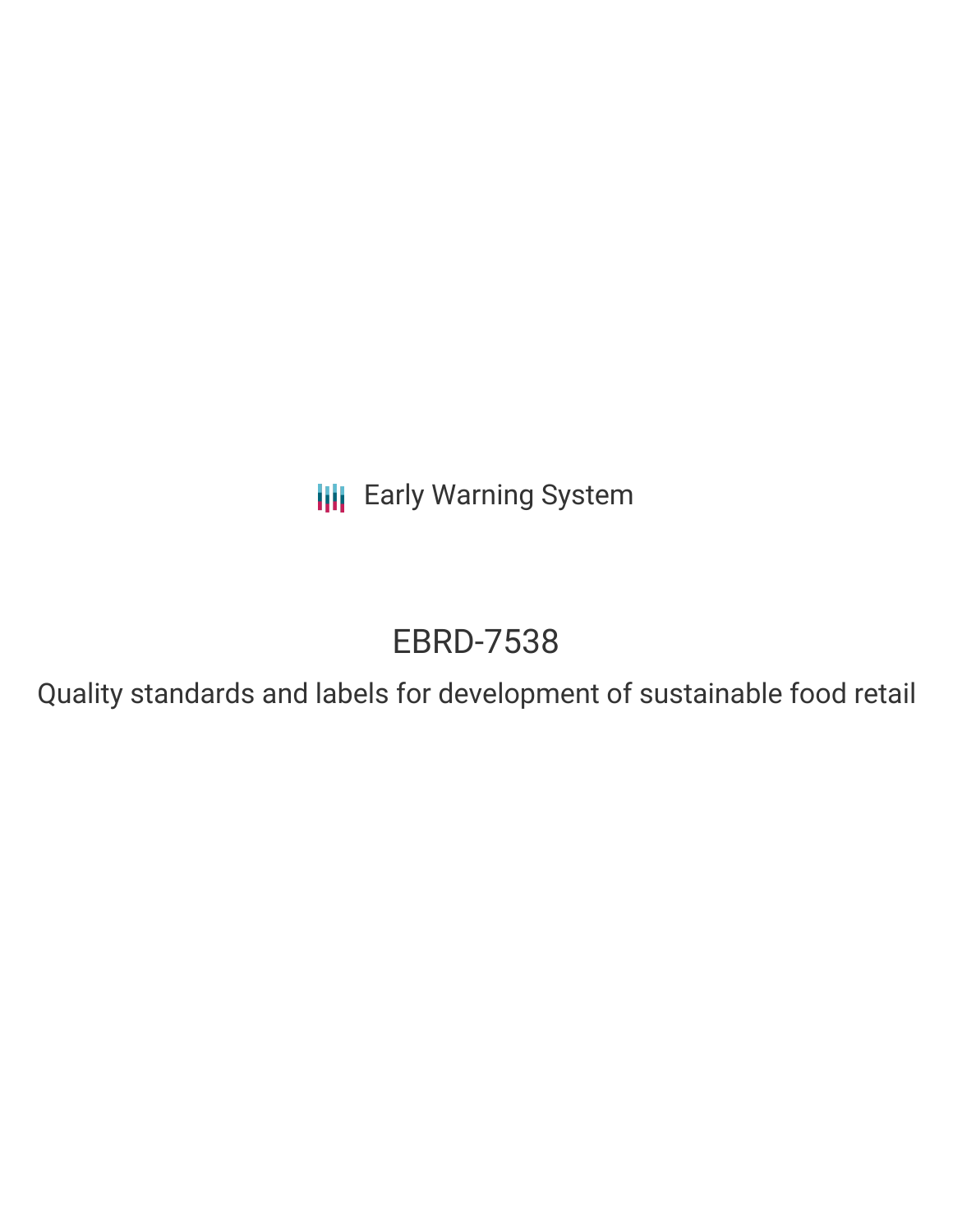

#### **Quick Facts**

| <b>Financial Institutions</b>  | European Bank for Reconstruction and Development (EBRD) |
|--------------------------------|---------------------------------------------------------|
| <b>Status</b>                  | Approved                                                |
| <b>Bank Risk Rating</b>        |                                                         |
| <b>Voting Date</b>             | 2016-12-20                                              |
| <b>Sectors</b>                 | <b>Agriculture and Forestry</b>                         |
| <b>Investment Type(s)</b>      | Loan                                                    |
| <b>Investment Amount (USD)</b> | $$0.39$ million                                         |
| <b>Loan Amount (USD)</b>       | \$ 0.39 million                                         |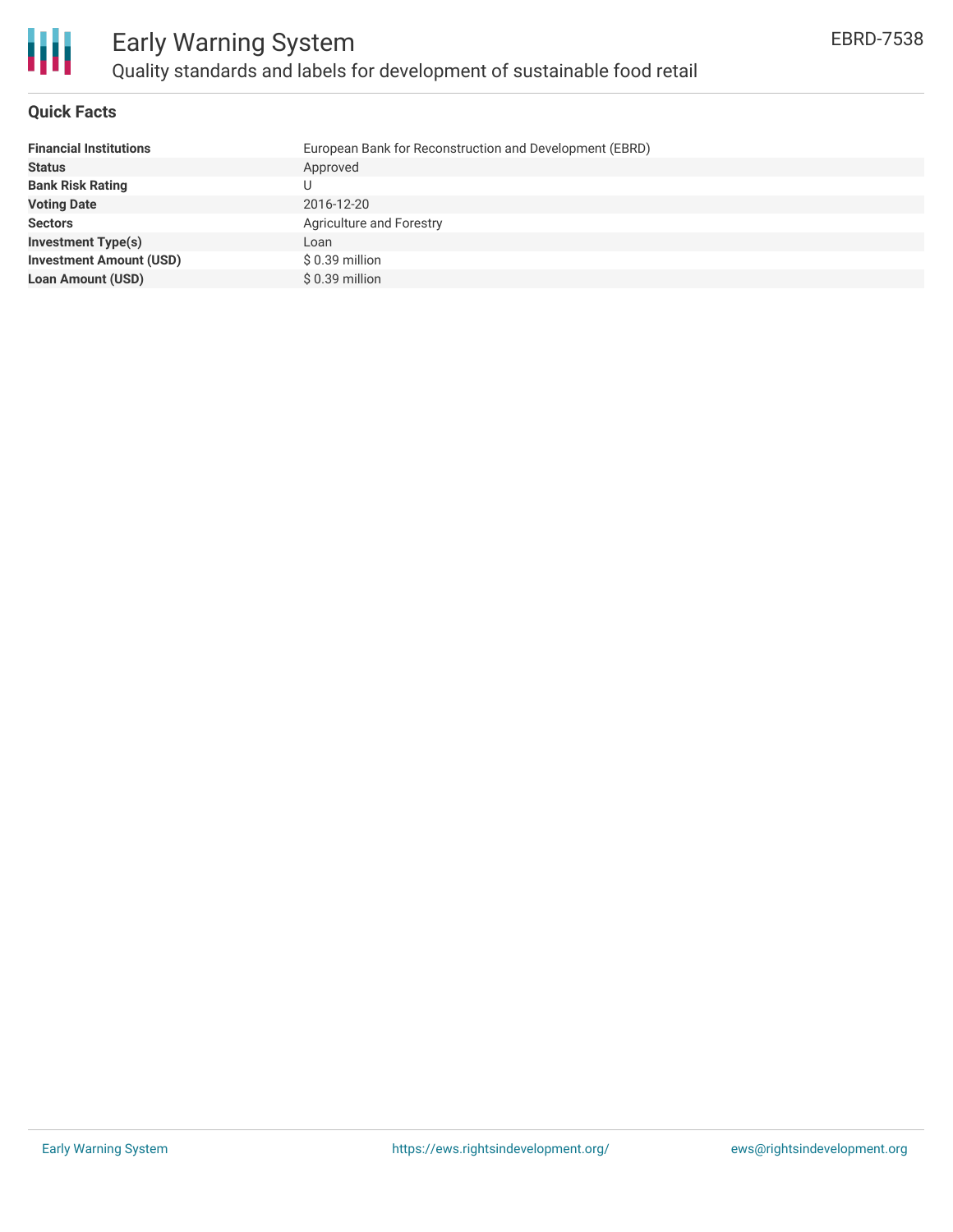

### **Project Description**

According to EBRD website, the investment aims to support the development of sustainable food retail value chains by enhancing cooperation between its downstream and upstream segments, primarily through the implementation of public and private quality labels associated with environmental and social standards.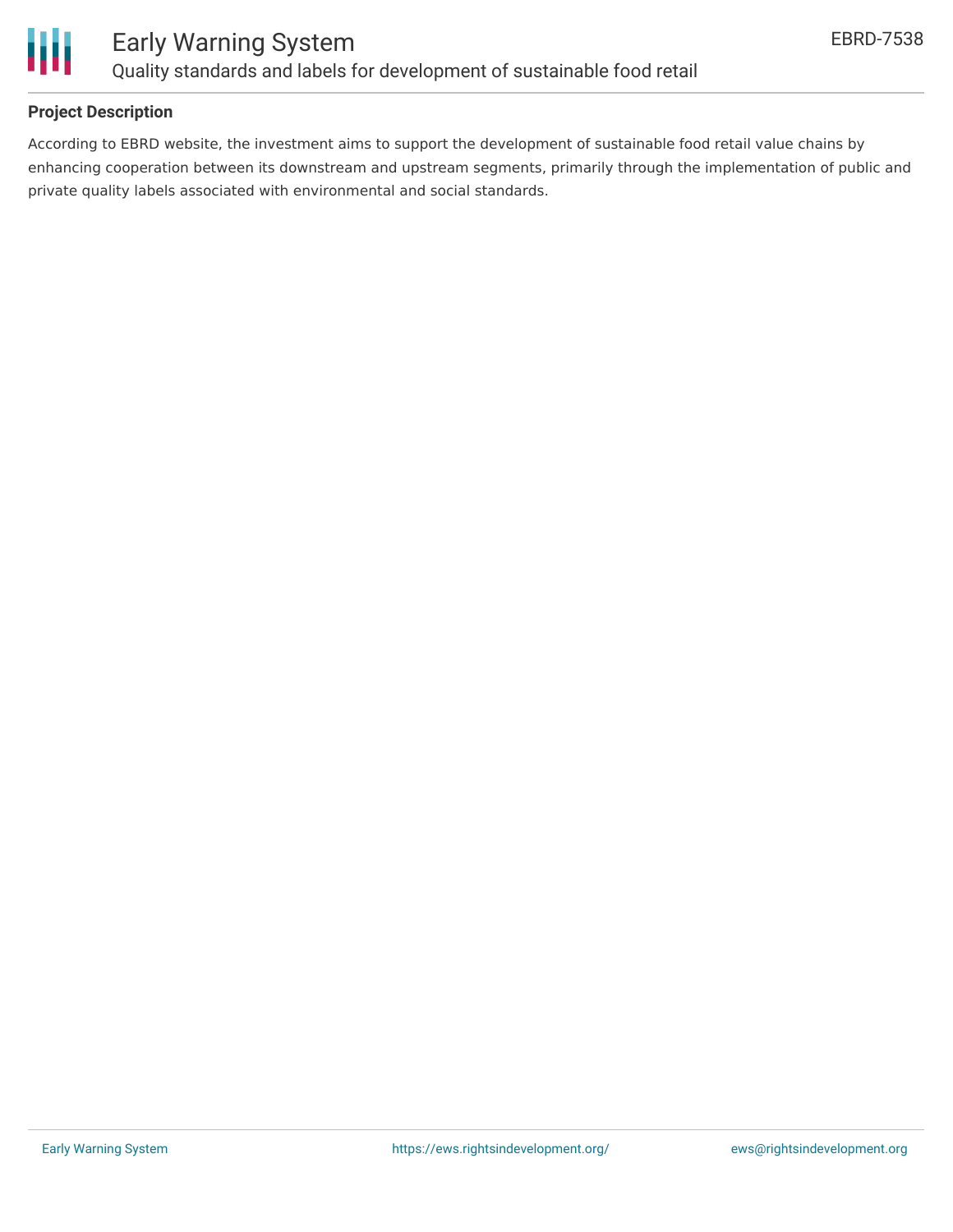

## Early Warning System Quality standards and labels for development of sustainable food retail

### **Investment Description**

European Bank for Reconstruction and Development (EBRD)